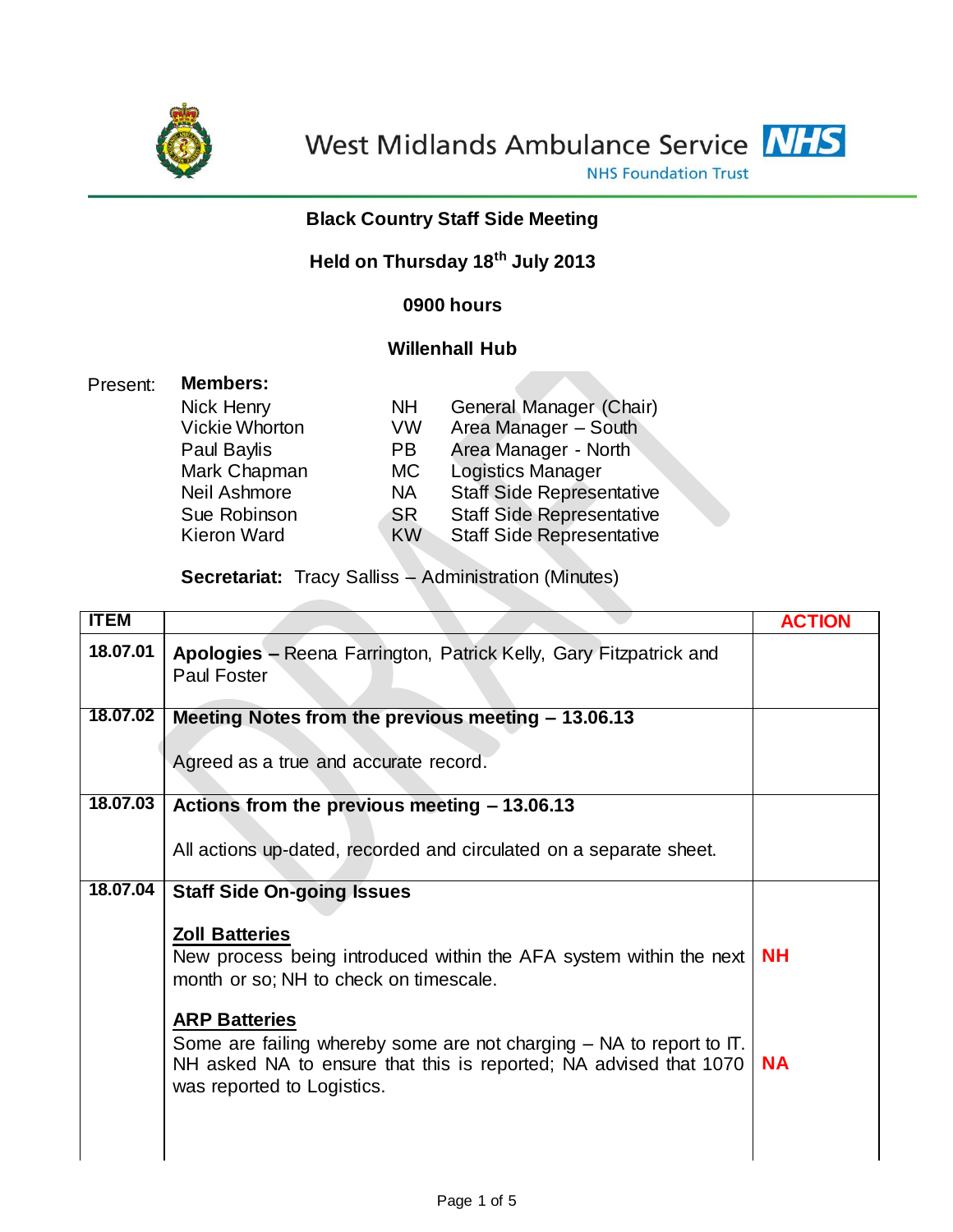#### **Windscreen**

Continue to monitor. IPC are doing some work in regards to the products used

#### **Scheduling**

There is currently an Air Conditioning unit on trial in MC's office

#### **CAS Sites**

- CCTV has been signed off for all sites that have not already got in place.
- The Delves has gone through Legals.

#### **Hand Gel Clips**

Black Country is the first area to report problems; we will get some other clips.

# **Trial on TVs**

NH will show Staff Side Representatives TVs at Willenhall.

# **Tyre's**

Tony Jones has no reported issues and confirmed that we are not behind on servicing. All tyre's are checked during service. AFAs should be checking; AFAs at Dudley are writing treads on sheets.

# **Blue Print**

NH confirmed this is still to be finalised.

#### **Staff Side New Issues**

#### **Rota Changes**

This is part of the blue print whereby the construction of new rota's hasn't been completed. There was a rota meeting 15<sup>th</sup> July 2013 whereby only Pete Green attended; there are few options that are being looked at. NH advised that we do need to ensure that base rota's are correct and then we need to look at how we manage relief.

West Bromwich has had no transformation of any kind and we need to do something; we will meet with staff and go through the options. Due to shortfalls there are a number of staff working nights and weekends, when more staff comes in hopefully this will ease.

Dudley has undergone some changes.

Willenhall have 20-30 staff on temporary secondment positions so we need to look at what they want to do. PB confirmed that all staff in non-substantive positions at Willenhall have been written to; 1-2-1's and station meetings being held.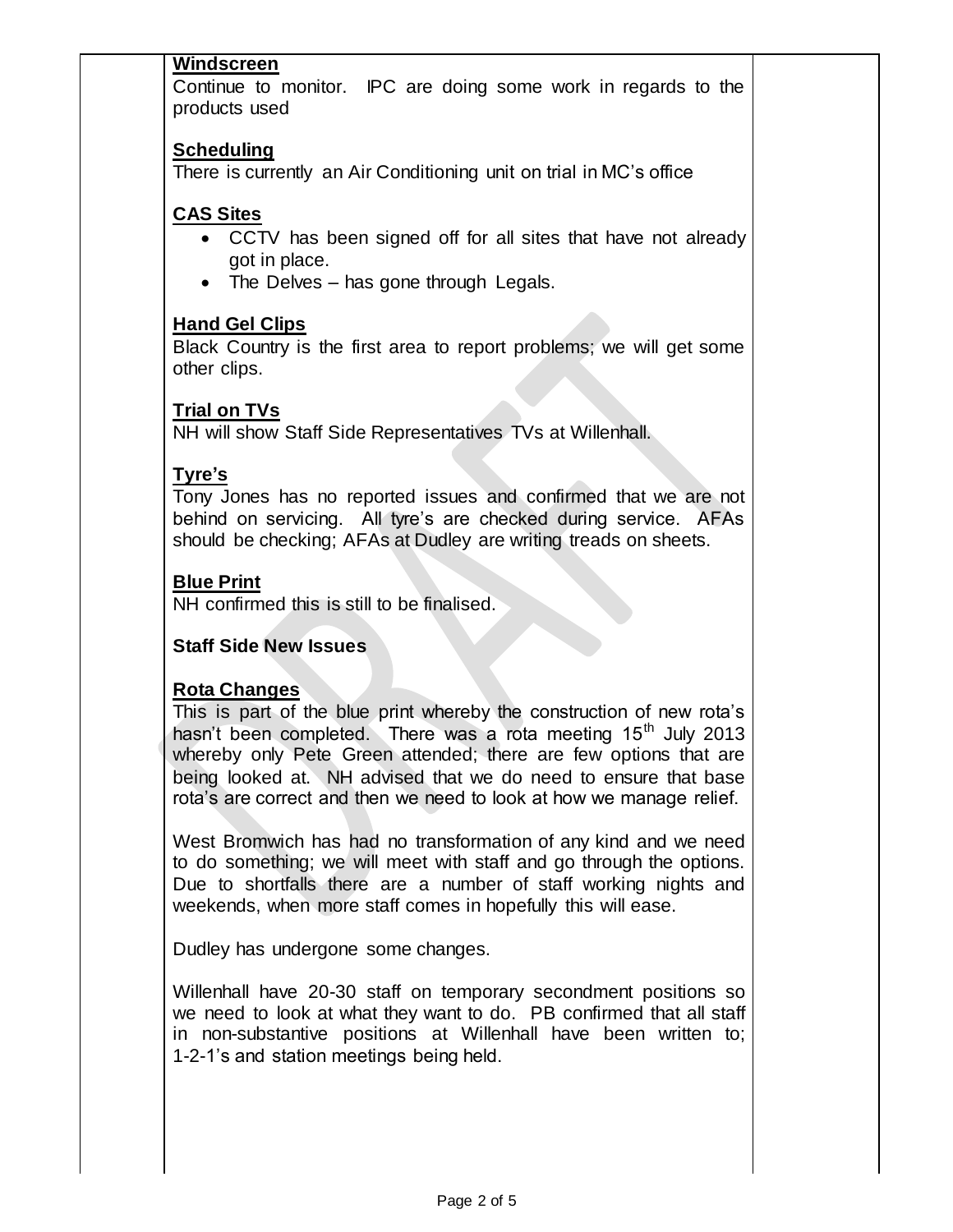| Timescale – fully aware of not trying to impact staffs plans for<br>Christmas but we need to provide a safe service and not keep<br>returning to discuss further. We need base rota's set whereby there<br>maybe some tweaks required. There is a number of new staff that<br>would like annualised hours.                                                                                                                                                                                                                        |                   |
|-----------------------------------------------------------------------------------------------------------------------------------------------------------------------------------------------------------------------------------------------------------------------------------------------------------------------------------------------------------------------------------------------------------------------------------------------------------------------------------------------------------------------------------|-------------------|
| 2 x Staff Reps to be nominated as lead for rota's – Dave Lockley is<br>the nominated Staff Side.                                                                                                                                                                                                                                                                                                                                                                                                                                  | <b>Staff Side</b> |
| VW advised that she will put up an information board at Dudley.                                                                                                                                                                                                                                                                                                                                                                                                                                                                   | <b>VW</b>         |
| <b>Overtime</b><br>NH advised that the Black Country team are following a directive in<br>regards to the Overtime budget that he has to achieve whereby a<br>portion is allocated to Monday-Friday and a portion is allocated to the<br>weekend and due to this staff are being contacted cancelling<br>overtime next week which is an instruction to get levels correct that<br>have been set by the Trust. We are cancelling circa 300 hours next<br>week Monday-Friday but there is more overtime available on the<br>weekend. |                   |
| Going forward, shifts will be targeted to match forecast and overtime<br>will be targeted to where it is required, hours of day, levels etc.                                                                                                                                                                                                                                                                                                                                                                                      |                   |
| The management team has had robust discussions on the impact of<br>the scheduling staff; Staff Side supports the scheduling team and<br>they know that they are only following instructions.                                                                                                                                                                                                                                                                                                                                      |                   |
| It was confirmed that if and when overtime is available it will be on a<br>fair basis as we are keeping a record of who we have to cancel<br>overtime for next week and if anything changes they will be<br>contacted first. Overtime agreement will be followed.                                                                                                                                                                                                                                                                 |                   |
| NA advised that staff is under the impression that overtime will<br>reduce or stop due to new staff coming in.                                                                                                                                                                                                                                                                                                                                                                                                                    |                   |
| <b>Contracts</b><br>Due to the amount of new staff coming through, contracts will be<br>reviewed within the first 6 months.                                                                                                                                                                                                                                                                                                                                                                                                       |                   |
| There is already a lot of new staff at West Bromwich and there are<br>more new staff going in so we will need to support through trying to<br>get an established CTM to go across.                                                                                                                                                                                                                                                                                                                                                |                   |
| <b>CTM Days</b><br>Traditionally CTM days were held on a leave week but CTM days are<br>appearing on the rotas; NH advised that CTMs are planning in their<br>own CTM days.                                                                                                                                                                                                                                                                                                                                                       |                   |
| CTM books are being changed which we should have in the next<br>couple of weeks                                                                                                                                                                                                                                                                                                                                                                                                                                                   |                   |
|                                                                                                                                                                                                                                                                                                                                                                                                                                                                                                                                   |                   |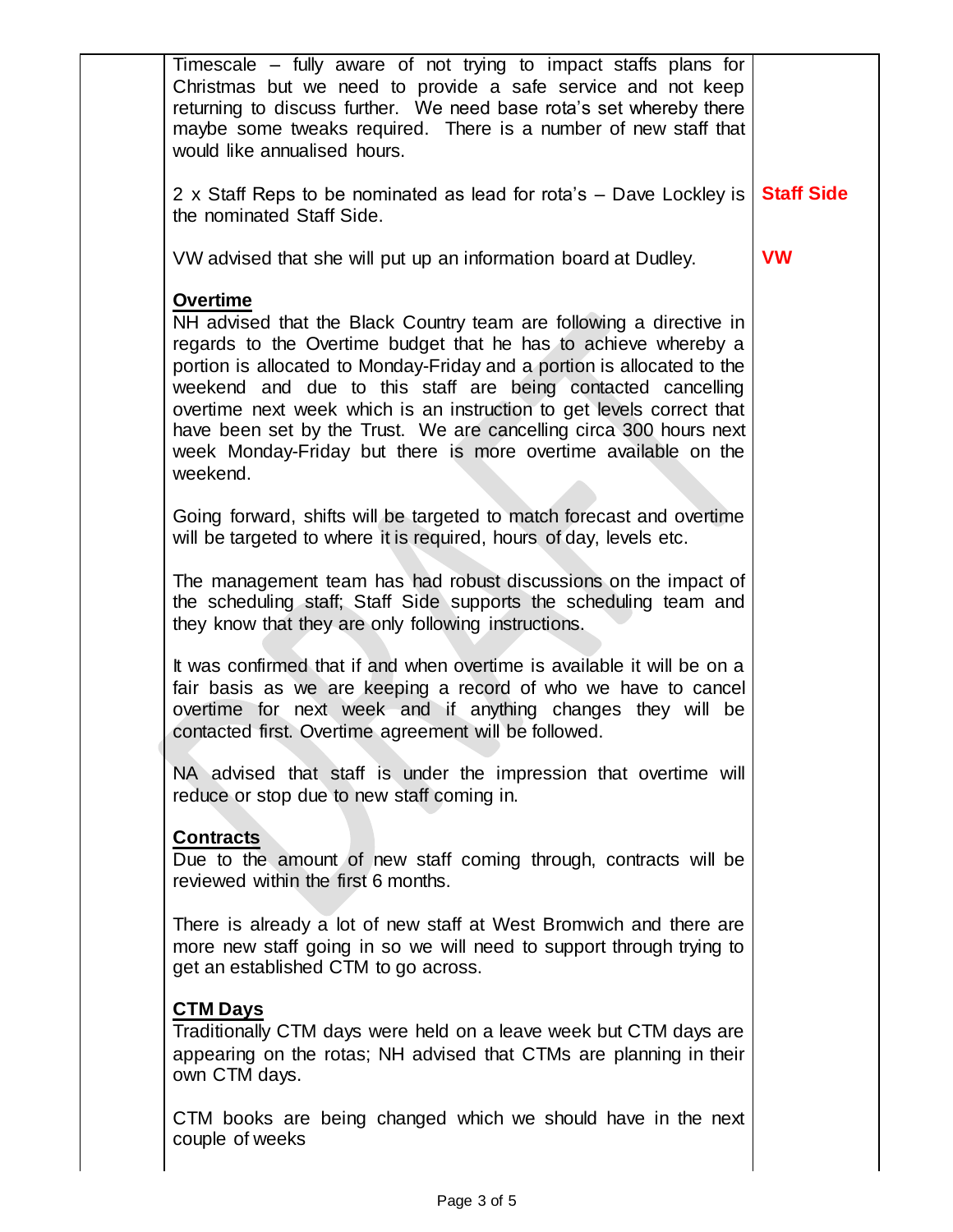| <b>Bariatric Stretchers</b><br>VW advised that there is no space for the bariatric stretcher at<br>Dudley and this is why it is at Willenhall. NH advised that there is no                                                                                                                                                                                                    |              |
|-------------------------------------------------------------------------------------------------------------------------------------------------------------------------------------------------------------------------------------------------------------------------------------------------------------------------------------------------------------------------------|--------------|
| money in order to purchase an additional stretcher and there are 5 in<br>the region.                                                                                                                                                                                                                                                                                          |              |
| It is currently with the CEG as there are 4 stretchers in the Trust that<br>are of the new style which is what Black Country have and is a good<br>piece of kit but as a Trust this needs to be evaluated this year for<br>going forward.                                                                                                                                     |              |
| <b>Sandwell Hospital</b><br>We are not able to use wipes; NA/VW will ask why?                                                                                                                                                                                                                                                                                                 | <b>NA/VW</b> |
| Notices on the notice board are not adequate as there are a lot that<br>relate to AFAs; VW will have a look and see if appropriate.                                                                                                                                                                                                                                           | <b>VW</b>    |
| <b>CAS Sites</b><br>It has been reported that staff would like to see VW a lot more<br>especially at Stourbridge; VW advised that CAS meetings are<br>booked and staff are more then welcome to come and see her.                                                                                                                                                             |              |
| <b>Air Con on Vehicles</b><br>It was raised on Tuesday that ASOs will not book a vehicle off the<br>road however if there is an alternative vehicle they will swap.<br>Workshops are working really hard to re-gas vehicles.                                                                                                                                                  |              |
| AFAs are trying to run vehicles with Air Con on so the vehicle is cool<br>for oncoming crew.                                                                                                                                                                                                                                                                                  |              |
| <b>Overtime Payments</b><br>Management took this over from Scheduling two months ago<br>however there was an issue recently as both VW and PW were both<br>on holiday at the same time so this wasn't authorised.                                                                                                                                                             |              |
| SR raised that if claiming minutes that not worked its fraud! There is<br>a process that is being worked on which will be in the weekly brief.<br>VW advised that majority of staff are claiming correctly as if there is a<br>15 minutes etc. this will be questioned; staff side are trying to get the<br>message across. NH will raise this at the GM's Away Day tomorrow. | NΗ           |
| <b>Annual Leave</b><br>Majority is booked circa 70% however we need staff to book there<br>leave; MC will be writing to staff or put notices up shortly.                                                                                                                                                                                                                      |              |
| Financially we are not in a position to buy back so staff need to book                                                                                                                                                                                                                                                                                                        |              |